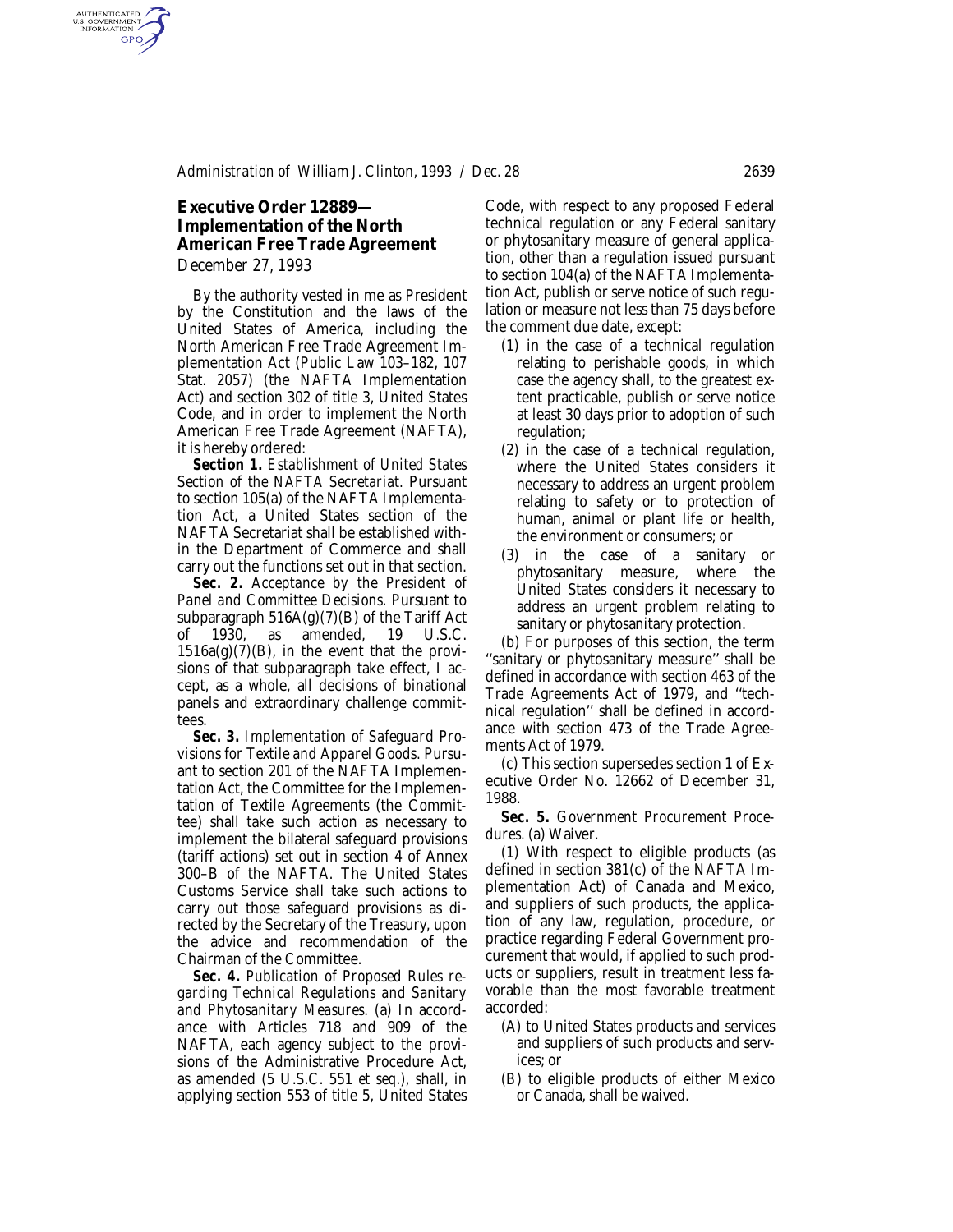(2) This waiver shall be applied by all executive agencies listed in Annexes 1 and 2 of this Executive order in consultation with, and when deemed necessary at the direction of, the United States Trade Representative (Trade Representative).

(b) The Secretary of Defense, or his designee, in consultation with the Trade Representative, shall be responsible for determinations under Article 1018(1), pursuant to Annex  $1001.1b-1(A)(4)$ , of the NAFTA. The Secretary of Defense, or his designee, and the Trade Representative shall establish procedures for this purpose.

(c) The executive agencies listed in Annex 2 are directed to procure eligible products in compliance with the procedural provisions of Chapter 10 of the NAFTA.

(d) The Trade Representative shall be responsible for calculating and adjusting the threshold as required by Article  $1001(1)(c)$ of the NAFTA.

(e) This order shall apply only to solicitations issued on or after the date of entry into force of the NAFTA for the United States.

(f) Although regulatory implementation of this order must await revisions to the Federal Acquisitions Regulation (FAR), it is expected that agencies listed in Annexes 1 and 2 of this order will take all appropriate actions in the interim to implement those aspects of the order that are not dependent upon regulatory revision.

(g) Pursuant to section 25 of the Office of Federal Procurement Policy Act, as amended (41 U.S.C. 421(a)), the Federal Acquisition Regulatory Council shall ensure that the policies established herein are incorporated in the FAR within 30 days from the date this order is issued.

*Sec. 6. Government Use of Patented Technology.* (a) Each agency shall, within 30 days from the date this order is issued, modify or adopt procedures to ensure compliance with Article 1709(10) of the NAFTA regarding notice when patented technology is used by or for the Federal Government without a license from the owner, except that the requirement of Article 1709(10)(b) regarding reasonable efforts to obtain advance authorization from the patent owner:

- (1) is hereby waived for an invention used or manufactured by or for the Federal Government, except that the patent owner must be notified whenever the agency or its contractor, without making a patent search, knows or has demonstrable reasonable grounds to know that an invention described in and covered by a valid United States patent is or will be used or manufactured without a license; and
- (2) is waived whenever a national emergency or other circumstances of extreme urgency exists, except that the patent owner must be notified as soon as it is reasonably practicable to do so.

(b) Agencies shall treat the term ''remuneration'' as used in Articles 1709(10) (h) and (j) and 1715 of the NAFTA as equivalent to ''reasonable and entire compensation'' as used in section 1498 of title 28, United States Code.

(c) In addition to the general provisions of section 7 of this order regarding enforceable rights, nothing in this order is intended to suggest that the giving of notice to a patent owner under Article 1709(10) of the NAFTA constitutes an admission that the Federal Government has infringed a valid privatelyowned patent.

*Sec. 7. Judicial Review.* This order does not create any right or benefit, substantive or procedural, enforceable at law by a party against the United States, its agencies, its officers, or any person.

*Sec. 8. Effective Date.* This order shall take effect upon the date of entry into force of the NAFTA for the United States.

#### **William J. Clinton**

The White House, December 27, 1993.

[Filed with the Office of the Federal Register, 11:43 a.m., December 29, 1993]

NOTE: This Executive order was released by the Office of the Press Secretary on December 28, and it was published with the attached annexes in the *Federal Register* on December 30.